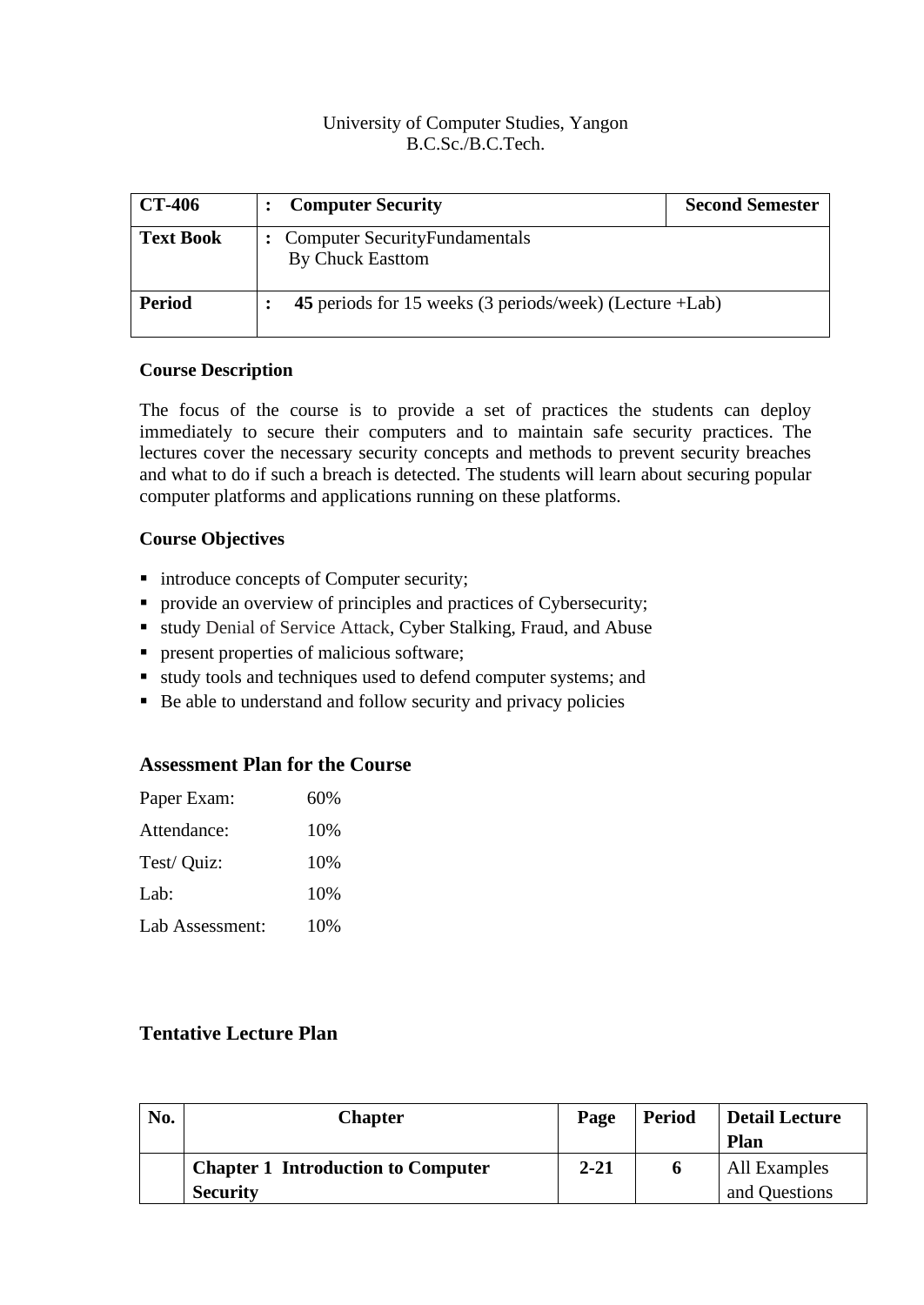| No.              | <b>Chapter</b>                                | Page     | <b>Period</b>  | <b>Detail Lecture</b> |
|------------------|-----------------------------------------------|----------|----------------|-----------------------|
|                  |                                               |          |                | Plan                  |
| 1.               | Introduction                                  | $2 - 7$  | $\overline{2}$ |                       |
|                  | How Seriously Should You Take Threats to      |          |                |                       |
|                  | Network Security?                             |          |                |                       |
|                  | <b>Identifying Types of Threats</b>           |          |                |                       |
|                  | Assessing the Likelihood of an Attack on Your |          |                |                       |
|                  | Network                                       |          |                |                       |
| 2.               | <b>Basic Security Terminology</b>             | $8 - 14$ | $\overline{2}$ |                       |
|                  | <b>Concepts and Approaches</b>                |          |                |                       |
|                  | How Do Legal Issues Impact Network            |          |                |                       |
|                  | Security?                                     |          |                |                       |
|                  | <b>Online Security Resources</b>              |          |                |                       |
| 3.               | Summary                                       |          | $\overline{2}$ |                       |
|                  | Exercises                                     |          |                |                       |
|                  | <b>Chapter 3 Cyber Stalking, Fraud, and</b>   | 48-71    | $\overline{7}$ | All Examples          |
|                  | <b>Abuse</b>                                  |          |                | and Questions         |
| $\overline{4}$ . | Introduction                                  | 48-55    | $\overline{2}$ |                       |
|                  | <b>How Internet Fraud Works</b>               |          |                |                       |
|                  | <b>Identity Theft</b>                         |          |                |                       |
| 5.               | <b>Cyber Stalking</b>                         | 55-59    | $\overline{3}$ |                       |
|                  | Protecting Yourself against Cyber Crime       |          |                |                       |
| 6.               | Summary                                       |          | $\overline{2}$ |                       |
|                  | Exercises                                     |          |                |                       |
|                  | <b>Chapter 4 Denial of Service Attacks</b>    | 72-91    | 4              | All Examples          |
| 7.               | Introduction                                  | 72-84    | $\overline{2}$ | and Questions         |
|                  | Denial of Service                             |          |                |                       |
|                  | <b>Illustrating an Attack</b>                 |          |                |                       |
| 8.               | Summary                                       |          | $\overline{2}$ |                       |
|                  | Exercises                                     |          |                |                       |
|                  | <b>Chapter 5 Malware</b>                      | 92-115   | 6              | All Examples          |
| 9.               | Introduction                                  | 92-98    | $\overline{2}$ | and Questions         |
|                  | Viruses                                       |          |                |                       |
| 10.              | <b>Trojan Horses</b>                          | 98-101   | $\mathbf{1}$   |                       |
|                  | The Buffer-Overflow Attack                    |          |                |                       |
|                  | The Sasser Virus/Buffer Overflow              |          |                |                       |
| 11.              | Spyware Other Forms of Malware                | 101-109  | $\overline{2}$ |                       |
|                  | Detecting and Eliminating Viruses and         |          |                |                       |
|                  | Spyware                                       |          |                |                       |
| 12.              | Summary                                       |          | $\mathbf{1}$   |                       |
|                  | Exercises                                     |          |                |                       |
|                  | <b>Chapter 6 Techniques Used by Hackers</b>   | 116-131  | 6              | All Examples          |